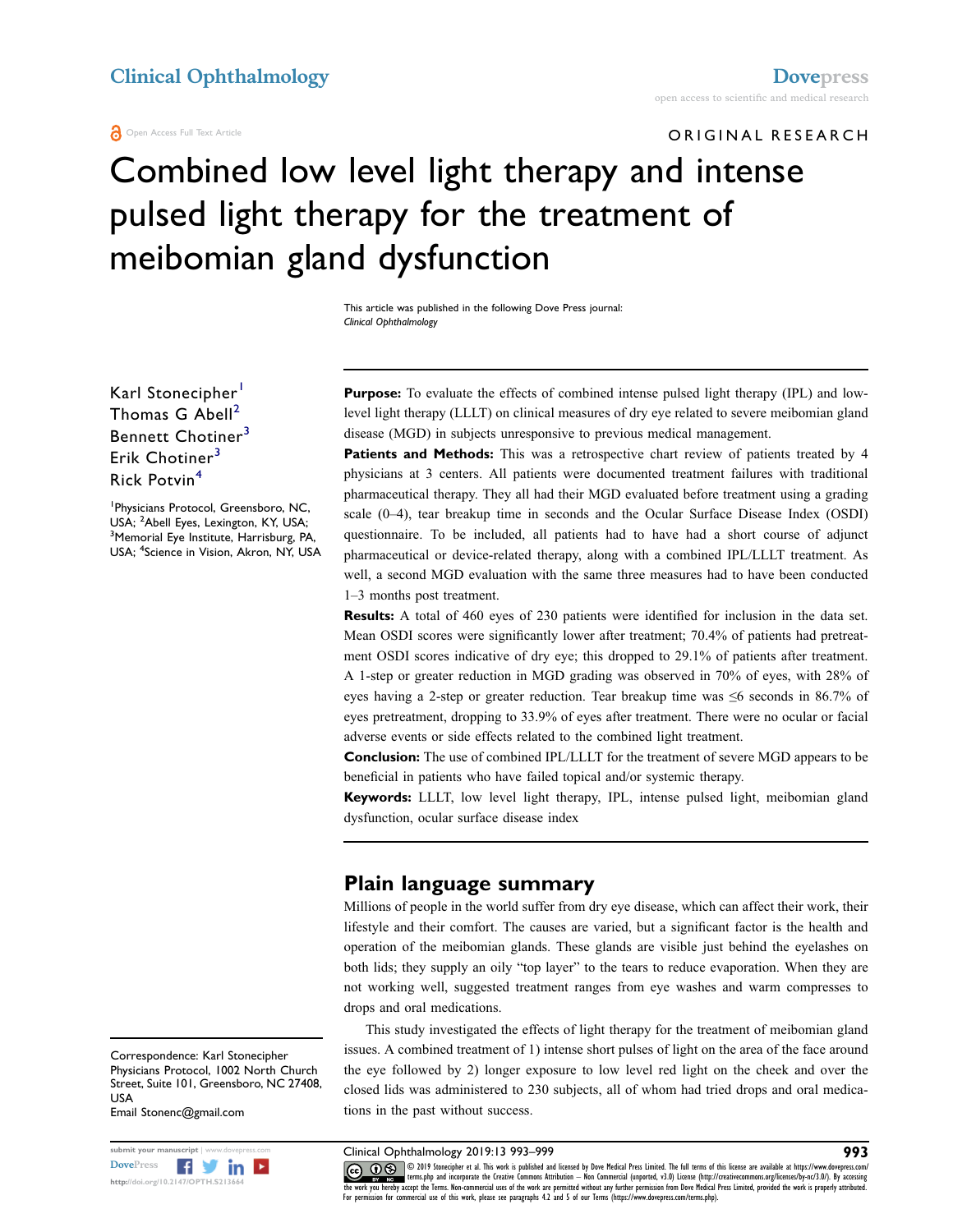Significant improvements in meibomian gland function were observed after only a single treatment. Objective and subjective measures of dry eye in subjects were also significantly reduced. There were no reported side effects on the eyes or the face. It appears that this combined light therapy may be of value in treating dry eye related to meibomian gland issues.

#### Introduction

Dry eye disease (DED) is a symptomatic condition characterized by tear film instability that results in inflammation and damage to the ocular surface; it is a global problem affecting hundreds of millions of people.<sup>[1](#page-6-0)</sup> It is a multifactorial disease with numerous potential initiating (and contributing) factors that result in what is often characterized as a "vicious circle" that perpetuates the DED state.<sup>[1](#page-6-0)[,2](#page-6-1)</sup> Evaporative dry eye (EDE) is one of two major subtypes of dry eye, the other being aqueous deficiency dry eye; these subtypes are not mutually exclusive. In evaporative dry eye tear film evaporation increases tear osmolarity, which is a hallmark contributing factor to the inflammatory cascade associated with  $DED<sup>2,3</sup>$  $DED<sup>2,3</sup>$  $DED<sup>2,3</sup>$  $DED<sup>2,3</sup>$ 

<span id="page-1-3"></span><span id="page-1-2"></span><span id="page-1-1"></span><span id="page-1-0"></span>As early as 1993, an association between increased tear evaporation and meibomian gland dysfunction (MGD) was observed.[4](#page-6-3) More recently, MGD has been recognized as a consistent risk factor for  $DED<sup>1</sup>$  $DED<sup>1</sup>$  $DED<sup>1</sup>$ . The international Dry Eye Workshop (DEWS) II report states "Indeed, MGD, a contributor to EDE, is considered the leading cause of dry eye in clinic and population based studies".<sup>[5](#page-6-4)</sup> This may be a function of gland dropout with age or chronic damage, or may be related to poor quality meibum, the oily substance forming the anterior lipid layer of the tear  $film<sup>6</sup>$  $film<sup>6</sup>$  $film<sup>6</sup>$  In most cases, the typical presentation is an obstruction at the opening of the meibomian gland duct, due either to keratinized cells or meibum with excessively high viscosity. Historically, treatment of MGD has ranged from warm compresses and lid scrubs to topical or systemic pharmaceutical therapy, though in recent years several new devices/procedures have been designed to promote improved outflow of meibum.

<span id="page-1-4"></span>Intense pulsed light (IPL) therapy is one such procedure. It was developed based on the observation that IPL therapy for the treatment of acne rosacea appeared to lessen the severity of MGD and DED in some patients. Patients with MGD were subsequently treated using a variety of IPL protocols. A retrospective review of data from 78 patients showed that 90% had improved tear breakup time (TBUT), improved subjective lid margin appearance and better subjective meibum quality and patient satisfaction (immediately post<span id="page-1-6"></span><span id="page-1-5"></span>treatment).<sup>7</sup> Subsequent prospective trials appear to corroborate these early findings, showing improvement in dry eye symptoms and/or meibomian gland function with IPL alone or IPL in conjunction with meibomian gland expression. $8-11$  $8-11$  The procedure has been reported to be effective up to 6 months post treatment.<sup>[12](#page-6-9)</sup>

<span id="page-1-7"></span>A different kind of photobiomodulation has also been developed for dermatological and other medical uses – low level light therapy (LLLT). Athermal, atraumatic cellular photoactivation can be achieved using light emitting diodes (LEDs) of specific wavelengths. Photon interference, characteristic with LED use, results in both increased photon intensity and penetration below the skin. The photoactivation achieved is reported to result in repair to damaged or compromised cells and improved cellular function in normal cells.<sup>[13](#page-6-10)</sup> Early research in adapting this technology to MGD has demonstrated significant improve-ment in tear breakup time after treatment.<sup>[14](#page-6-11)</sup>

<span id="page-1-9"></span><span id="page-1-8"></span>A relatively new device is now CE-Marked for the treatment of MGD, which allows for the application of both the IPL and LLLT therapies described above; this is referred to in this manuscript as combined light therapy. The device is known as Eye-light<sup>®</sup> outside the USA. An equivalent unit approved for dermatological use in the USA is the Epi-C PLUS (both Espansione Marketing S.p.A., Bologna, Italy). Proprietary diagnostic equipment is used to measure the patient's level of MGD, while the user can enter the patient's Fitzpatrick skin scale. Internal software then adjusts energy levels for optimum effect. The use of gel, common with some IPL delivery systems, is not required as a patented cooling system of forced air maintains the temperature of the crystal at a non-traumatic level for the patient's skin type. In a two-step procedure, IPL is first applied to the lower periorbital area followed by LLLT over both the closed lids (upper and lower) and periorbital area; this sequence is designed to both stimulate function of the meibomian glands and to soften the meibum.

The current study was a retrospective chart review conducted to evaluate the effects of this combined light therapy (IPL and LLLT) on the function of the meibomian glands, evaluated through a subjective questionnaire, tear film breakup time and MGD severity grade as determined using a subjective scale.

#### Patients and methods

This retrospective chart review was approved by an institutional review board (Salus IRB, Austin, TX), which also granted a waiver of informed consent for use of patients'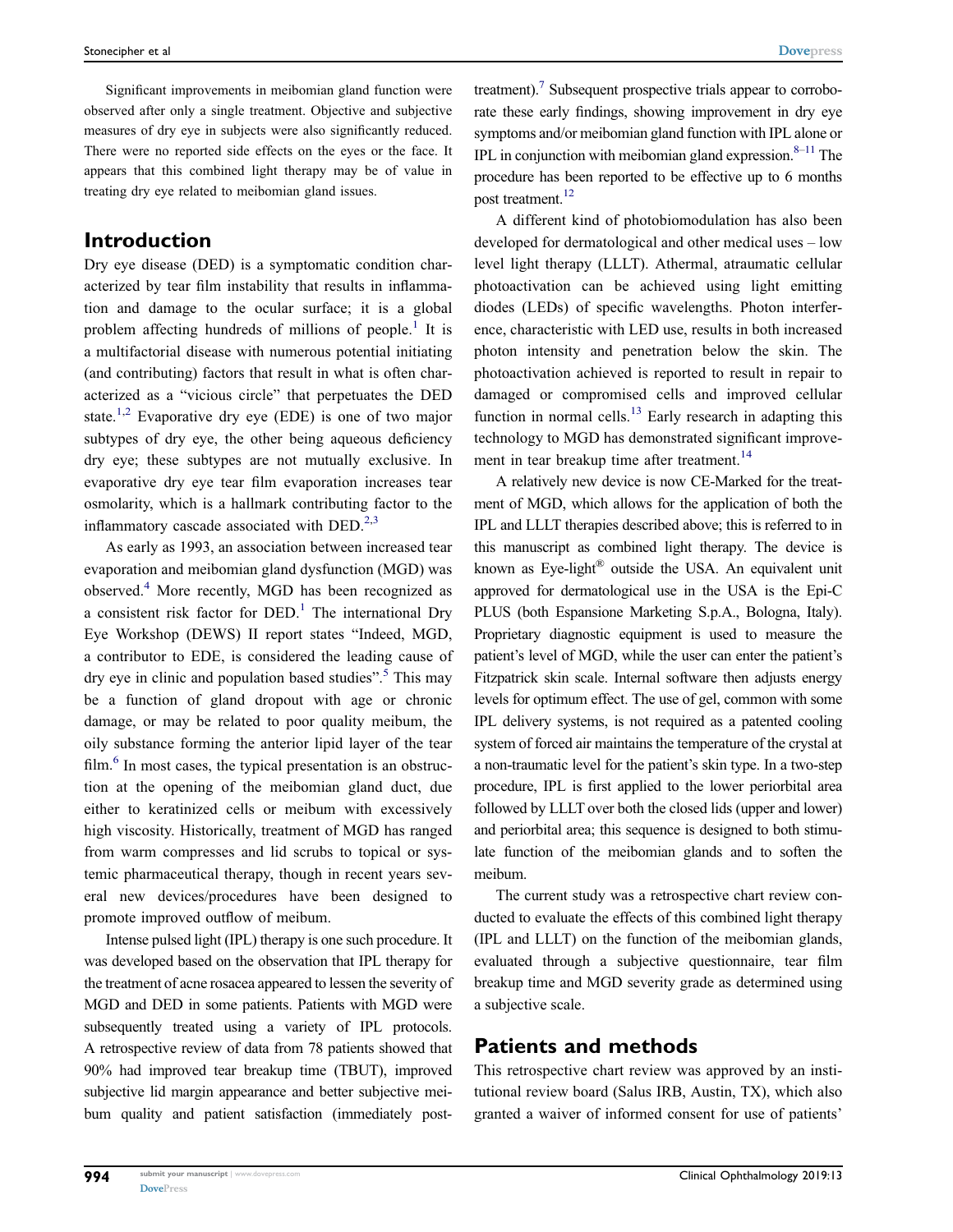de-identified clinical data. The chart review included data from four physicians at three clinical sites. Sites treated patients for MGD with combined light therapy using the EPI-C Plus device. This involved using the IPL function of the device at a lower power than is typical for dermatological applications (10–16 joules/cm<sup>2</sup> vs 30–46 joules/cm<sup>2</sup> for dermatological use) and included subsequent LLLT. During the application of IPL patients' eyes were covered with a protective device, as recommended in the manufacturer's user manual.

Treatment for all patients consisted of two parts, IPL followed by LLLT. Patients were placed in either a prone or supine position. During the application of IPL patients' eyes were covered with a protective device, as recommended in the manufacturer's user manual. Five IPL pulses were delivered using the  $12 \text{ cm}^2$  delivery system. Three were placed along the inferior orbital rim with the device in the vertical position abutting the protective eyewear, ensuring placement to the inferior edge of the lid margin while protecting the globe. A fourth was delivered vertically behind the lateral canthus while the last one was delivered with the device horizontal along the inferior orbital rim. This sequence takes less than 5 mins for both eyes. The IPL device was then switched out for the LLLT mask, which the patient wore for 15 mins. No protective eyewear is indicated during this treatment; the mask treats only the periorbital area and the patient is instructed to keep their eyes closed, to ensure application of the LLLT fully to the upper and lower lids.

<span id="page-2-0"></span>Clinical evaluations of MGD were made using several standard measures. The Ocular Surface Disease Index (OSDI) questionnaire score is a recognized standard for evaluating patient symptoms of dry eye.<sup>15</sup> Additional evaluations included an MGD grading scale based on the quality and quantity of meibum that could be expressed and the TBUT (in seconds) measured subjectively at the slit-lamp. Endpoints were the changes in OSDI, MGD grade and TBUT from pretreatment to one to three months post treatment. In addition, all sites monitored treated patients for any treatment-related side effects.

[Figure 1](#page-3-0) shows the MGD grading scale that was used, with whole steps from 0 to 3; while not shown, grading in half steps was permitted. Grade 0 is normal meibum easily expressed. Grade 1 is meibum easily expressed, but with a more turbid oil. Grade 2 includes the presence of more turbid oil and a more viscous appearance, while Grade 3 is the expression of "ropy" meibum. A Grade of 4 corresponded to no expression from the glands despite multiple attempts.

The physicians involved had treated appropriate subjects who had MGD where prior pharmaceutical or device-related therapies had failed. Patients with allergies to any of the proposed treatments, or who were diagnosed with conditions which would preclude their exposure to intense pulsed light therapy or low-level light therapy were not treated. This included patients with darkly pigmented skin, as an increased risk of side effects from the application of IPL to this skin type has been noted.<sup>16</sup> Patients treated with additional dry eye therapies were excluded from the data collection, as were pregnant or lactating females and any patient participating in any clinical study at the time of their treatment.

<span id="page-2-1"></span>Patients were considered for inclusion in the dataset if they had either an Ocular Surface Disease Index (OSDI) score of 33 or higher, a TBUT of 6 seconds or less or an MGD subjective grade higher than 2 (ie 2.5 to 4). In addition, they had to have completed the OSDI questionnaire and had their MGD grade and TBUT subjectively determined before treatment. For consistency with the approach in one practice, patients were included only if they had been placed on a twoweek regimen of a topical gatifloxacin and prednisolone antibiotic/steroid combination three times per day in both eyes, along with oral Doxycycline – one 100 mg tablet twice per day. This was an adjunct to the combined light therapy, but all treated patients had been previously demonstrated to be treatment failures with pharmaceutical or device therapy on single or multiple prior occasions. Finally, included patients must have had a clinic visit from one to three months after treatment, and this visit had to include an OSDI questionnaire, MGD grading and TBUT measurement.

Clinical data were tabulated in an Excel spreadsheet and then imported into an MS Access database for data checking, collation and preliminary analysis (both Microsoft Corp., Redmond, WA). Statistical analyses were performed using the Statistica data analysis software system, version 12 (TIBCO Software Inc., Palo Alto, CA, USA). Comparisons of continuous variables before and after treatment were made using a repeated measures analysis of variance (ANOVA), while categorical results were compared using the Chi-squared test or Wilcoxon signranked test. Statistical significance was set at  $p=0.05$ .

#### Results

Clinical records for a total of 230 treated patients were available for analysis. The average age was 65.5  $\pm 12.0$  years with a range of 28 to 95. The majority of patients were female (175/230, 76%). [Table 1](#page-3-1) contains the summary data for treatment effectiveness. MGD grades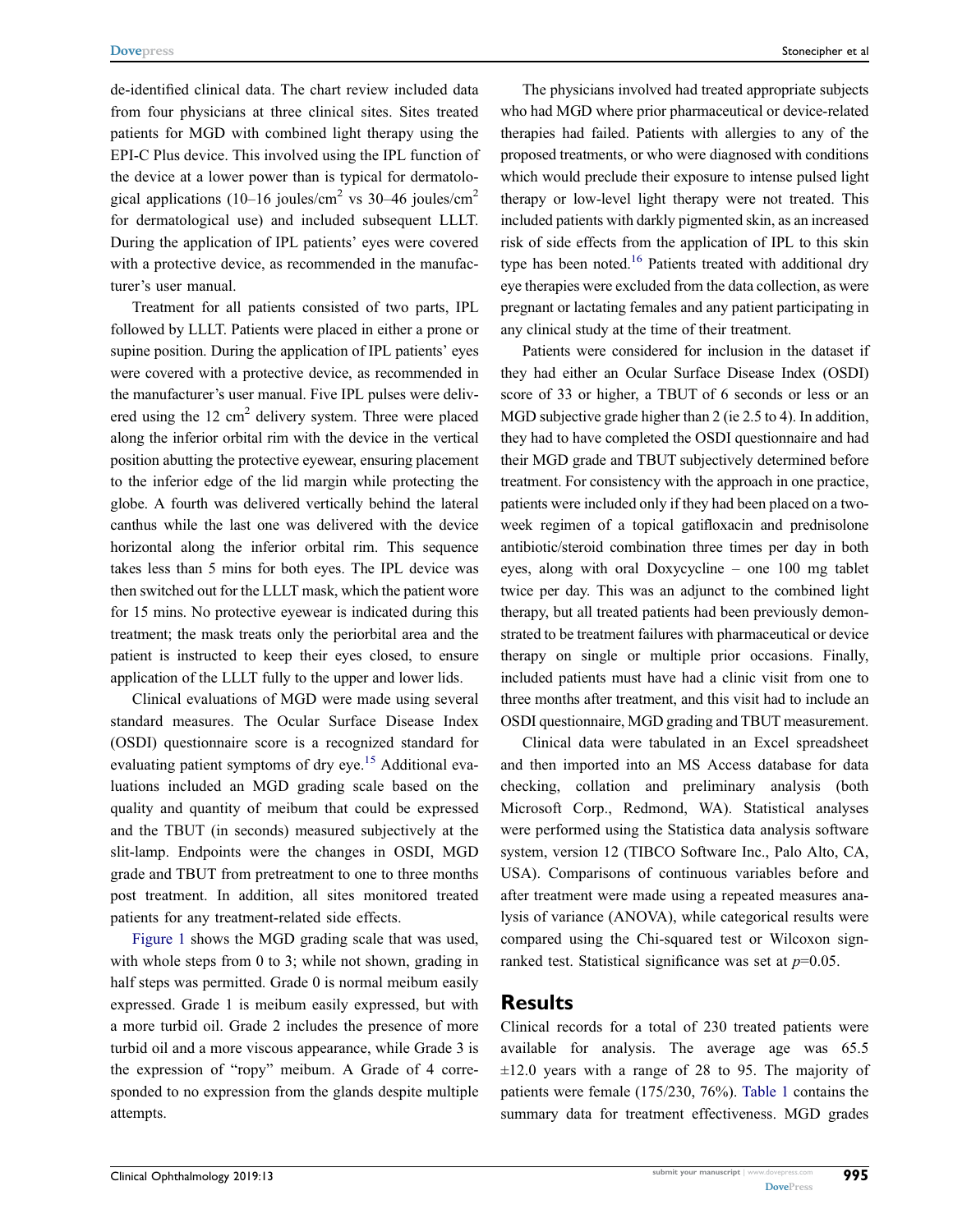<span id="page-3-0"></span>

Figure 1 The MGD subjective grading scale.

Notes: Grade 0 is normal meibum easily expressed. Grade 1 is meibum easily expressed, but with with a more turbid oil. Grade 2 includes the presence of more turbid oil and a more viscous appearance. Grade 3 is the expression of "ropy" meibum. Grade 4 is no expression from the glands despite multiple attempts. Abbreviation: MGD, meibomian gland disease.

| Measure                  | n          | Pre treatment         | Post treatment          |
|--------------------------|------------|-----------------------|-------------------------|
| OSDI Score<br>MGD Grade* | 230<br>460 | 42.2±18.8 (6 to 93)   | 24.2±15.9 (0 to 75)     |
| O                        |            |                       | 6                       |
|                          |            |                       | 34                      |
| າ                        |            |                       | 181                     |
|                          |            | 175                   | 179                     |
|                          |            | 276                   | 60                      |
| TBUT (seconds)           | 460        | $4.4\pm2.1$ (0 to 14) | $8.0 \pm 3.0$ (1 to 17) |

<span id="page-3-1"></span>Table 1 Summary statistics

Notes: \*Intermediate scores were rounded up to the nearest full grade. Abbreviations: OSDI, Ocular Surface Disease Index; TBUT, tear breakup time; MGD, Meibomian Gland Dysfunction.

were rounded up to the nearest whole grade in this table, though half-steps were used in the analysis. Most patients (86%) had only a single combined light therapy treatment.

[Figure 2](#page-4-0) shows the distribution of OSDI scores before and after treatment. Scores were significantly lower after treatment (Wilcoxon matched pairs test,  $p<0.001$ ). Using a cutoff score of ≥33 to indicate severe dry eye, 70.4% of patients (162 of 230) pretreatment and only 29.1% of subjects (67/230) post treatment would have been classified as having severe dry eye. This difference was statistically significant (Chi-squared test,  $p<0.001$ ). Overall, 71.7% of subjects (165/230) had a decrease in their OSDI score of 10 or more points. The change in OSDI scores was not significantly different between females and males (Mann-Whitney U-test,  $p=0.28$ ). There was also no correlation between the change in OSDI score and age  $(r^2=0.01)$ . The change in OSDI score was similar between the three clinical sites (Kruskal-Wallis test,  $p=0.35$ ).

The MGD grade was also significantly lower after treatment (Wilcoxon matched pairs test,  $p<0.001$ ). No eyes had an MGD grade of 2 or lower before treatment; after treatment, 39.3% of eyes (181/460) had an MGD grade of 2 or lower. This was a statistically significant difference (Chisquared test,  $p<0.001$ ). An MGD grade reduction of 1 or more was observed in 69.6% of eyes (320/460) while 28.0% of eyes (129/460) had a grade reduction of 2 or more. The change in MGD grade was not different between the sexes (Mann-Whitney U-test,  $p=0.43$ ).

[Figure 3](#page-4-1) shows the distribution of TBUT before and after treatment. The mean breakup time nearly doubled after treatment; this change was statistically significant  $(4.4–8.0$  seconds, ANOVA,  $p<0.01$ ). Pretreatment, 86.7% of eyes (399/460) had a TBUT  $\leq$ 6 seconds, suggestive of dry eye. Post treatment, this dropped to 33.9% (156/460). This change was statistically significant (Chi-squared test,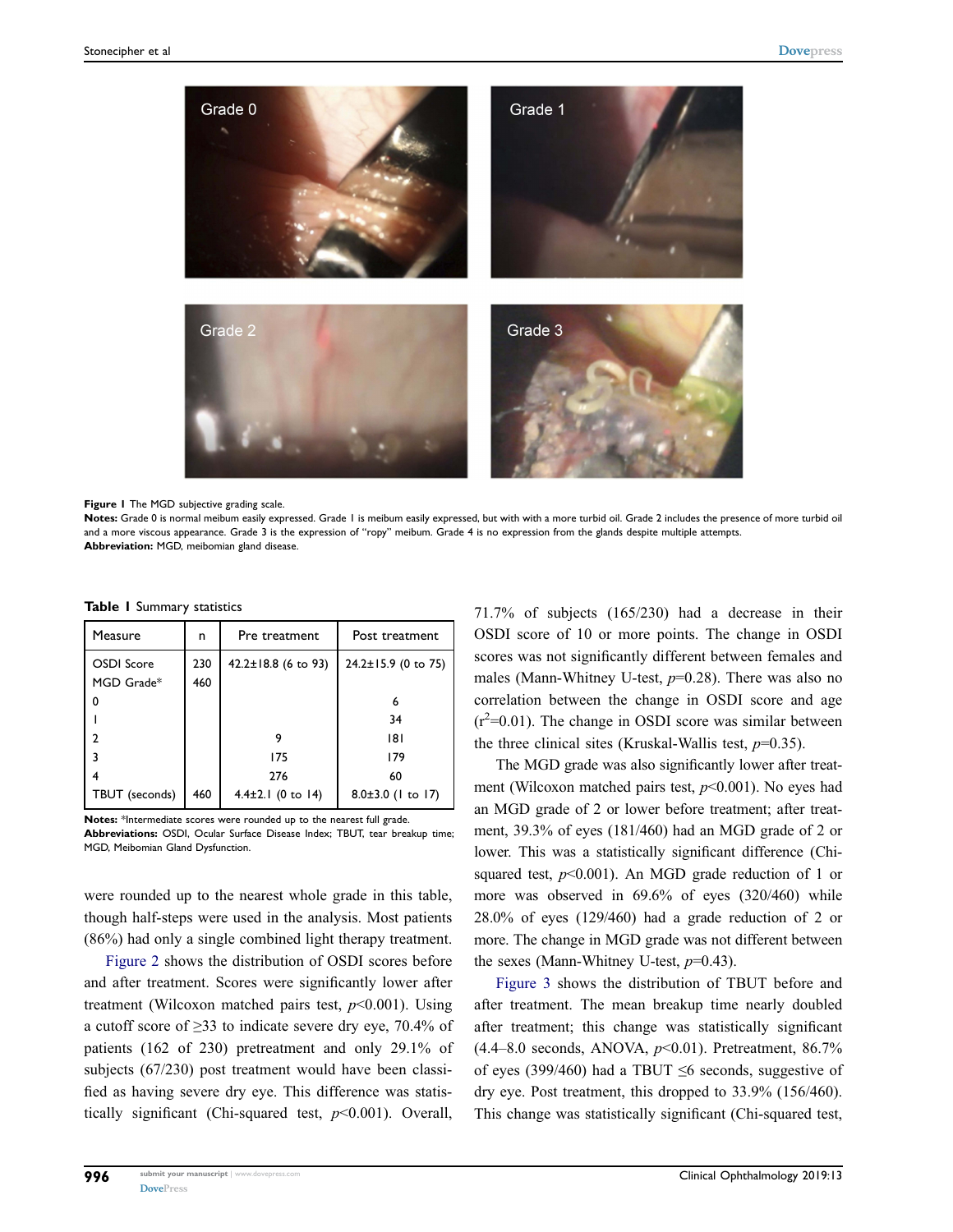<span id="page-4-0"></span>

<span id="page-4-1"></span>Figure 2 The distribution of ocular surface disease index scores before and after treatment.



Figure 3 The distribution of tear breakup time before and after treatment.

 $p$ <0.001). TBUT increased by 3 seconds or more in 60% of eyes (277/460). The change in TBUT was significantly different between the sexes (3.4±3.2 seconds for females, 4.1 $\pm$ 2.8 seconds for males, ANOVA,  $p$ =0.02); this difference was not considered clinically significant. There was no association between the change in TBUT and age  $(r^2=0.01)$ .

In the 460 eyes treated here, there were no reported facial or ocular side effects or adverse events reported by any of the physicians.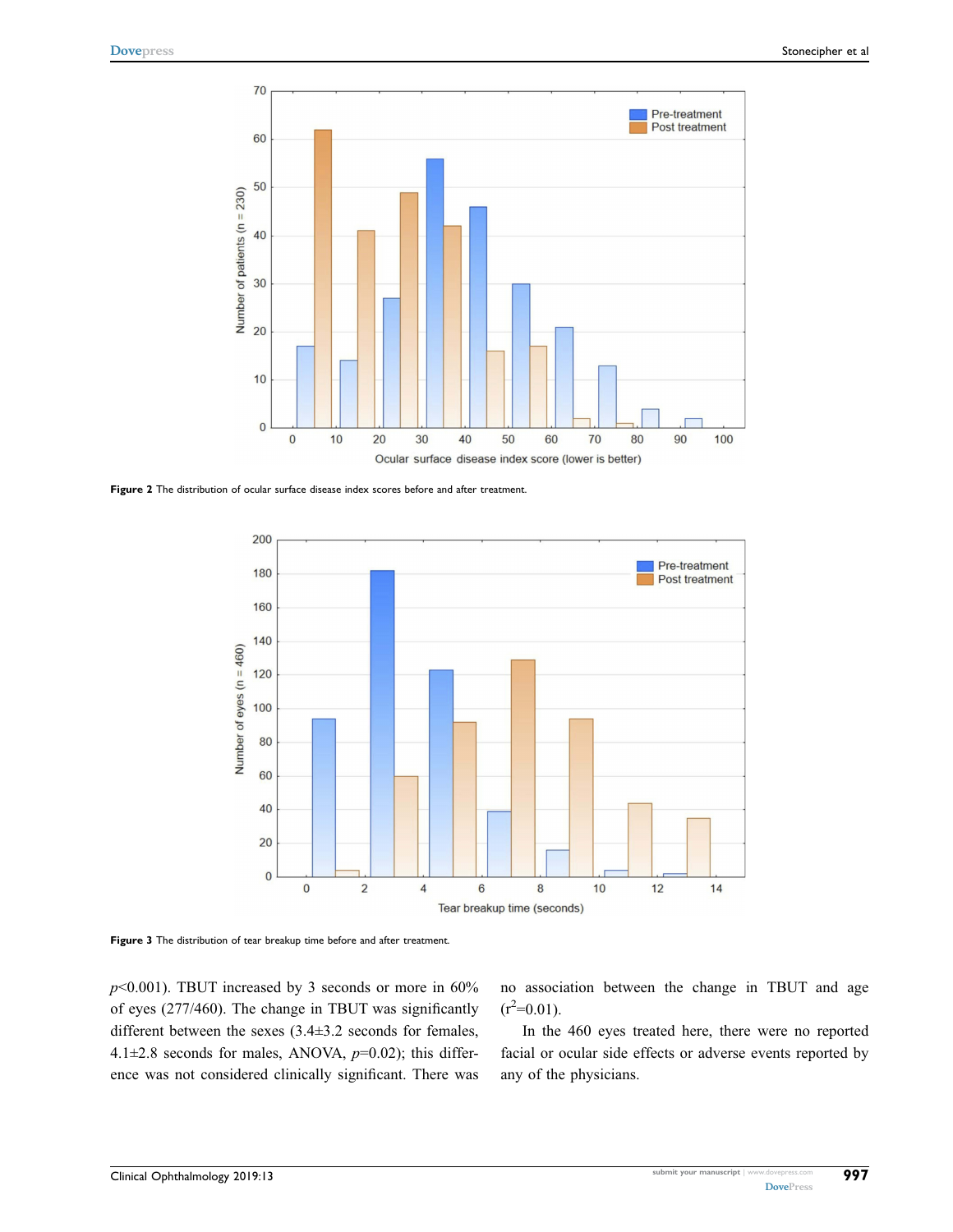#### **Discussion**

To our knowledge, this is the first published study to investigate the effects of a combined IPL and LLLT therapy for the treatment of MGD. The current study demonstrated significant improvement in the severity of MGD in most patients when the combined IPL/LLLT therapy was applied in a single treatment. The essentially thermalbased effects of IPL treatment are presumably augmented by the additional photobiomodulation effects of the LLLT treatment on the lids and periorbital area. The application of LLLT to the upper lids, an area not typically treated with IPL therapy alone, may be an additional contributing factor to the improvement in MGD observed.

<span id="page-5-0"></span>Comparisons with other studies are difficult because of differences in the methodologies used to measure changes to subjective and objective signs and symptoms. In addition, treatment protocols vary widely. However, the improvements reported here are similar to those reported with IPL in previous studies. The average TBUT at 1–3 months posttreatment was slightly higher than was reported by Arita et al in a study examining IPL only with meibomian gland expression at 24 and 32 weeks after treatment.<sup>10</sup> Improvements in OSDI and TBUT appear consistent with those achieved by Albietz et  $al<sup>15</sup>$  $al<sup>15</sup>$  $al<sup>15</sup>$  and somewhat better than those reported by Gupta et al.<sup>[17](#page-6-15)</sup> This is despite the fact that most patients had only a single treatment, where the number of treatments for IPL-only therapy in the studies above was often 3 to 5. Unlike the treatments in these other studies, the current treatment eliminated the need for a gel interface; this is a possible advantage for both patients and physicians.

<span id="page-5-3"></span><span id="page-5-2"></span><span id="page-5-1"></span>The presumed mechanism of action of IPL is essentially thermal. Research has demonstrated the absorption of light energy by hemoglobin, creating heat that can destroy small telangiectatic blood vessels;<sup>[18](#page-6-16)</sup> this may reduce the influx of inflammatory mediators to the eyelid and meibomian glands. Other reported effects include: a) raising the temperature of the blood in larger vessels of the lid, which may be sufficient to heat the meibum in clogged glands up to its phase-transition temperature, allowing it to flow more freely, b) eradication of Demodex folliculum mites on the lids, with a corresponding drop in the microbial load (and potential clogging debris) at the meibomian gland orifices and c) inhibiting the secretion of pro-inflammatory cytokines and promoting secretion of anti-inflammatory cytokines near the lids and meibomian glands.<sup>[19](#page-6-17)</sup> In contrast, LLLT is believe to be athermal, with photoactivation the pre-sumed mechanism.<sup>[13](#page-6-10)</sup>

There are limitations to the current study. The diagnostic evaluation tool recommended for use with the combined light therapy device was not available, which meant that subjective measurements for MGD grading were required. This also meant that the therapy could not be optimized on an individual eye basis; consequently, results here may be somewhat conservative. Use of a prophylactic pharmaceutical regimen before combined treatment may also have introduced a confounding factor, though all presenting subjects had failed to improve with similar treatments in the past. In addition, there was no means to separate the individual effects of the combined therapy. Future studies are planned that will address these concerns. For instance, a future randomized prospective study comparing the application of IPL only and sham LLLT to the combined IPL/LLLT therapy is under consideration, with no concurrent pharmaceutical use; post treatment evaluations will be performed by individuals masked to the treatment plan. While not studied here, it is also likely that treatment with combined light therapy would be effective in a wider range of eyes than just those with severe or unresponsive MGD; a study including subjects with different levels of MGD would be helpful in to demonstrate this.

#### Conclusion

Combined IPL and LLLT therapies in a single treatment produced significant improvements in tear breakup time and MGD grading scores, with an associated improvement in the patient's subjective OSDI score, one to three months after treatment.

### Acknowledgments

Physicians Protocol (KS) provided funding to Science in Vision to assist with data analysis and preparation of this manuscript.

### **Disclosure**

Dr Karl Stonecipher is a consultant to Espansione Marketing S.p.A., Alcon, Allergan, and Bausch Health. He reports grants and personal fees from Allergan, Alcon, Espansione, and Bausch, during the conduct of the study. He also received grants and personal fees from Allergan, Alcon, Bausch, and Espansione, outside the submitted work. Dr Rick Potvin reports personal fees from Physicians Protocol, during the conduct of the study. The authors report no other conflicts of interest in this work.